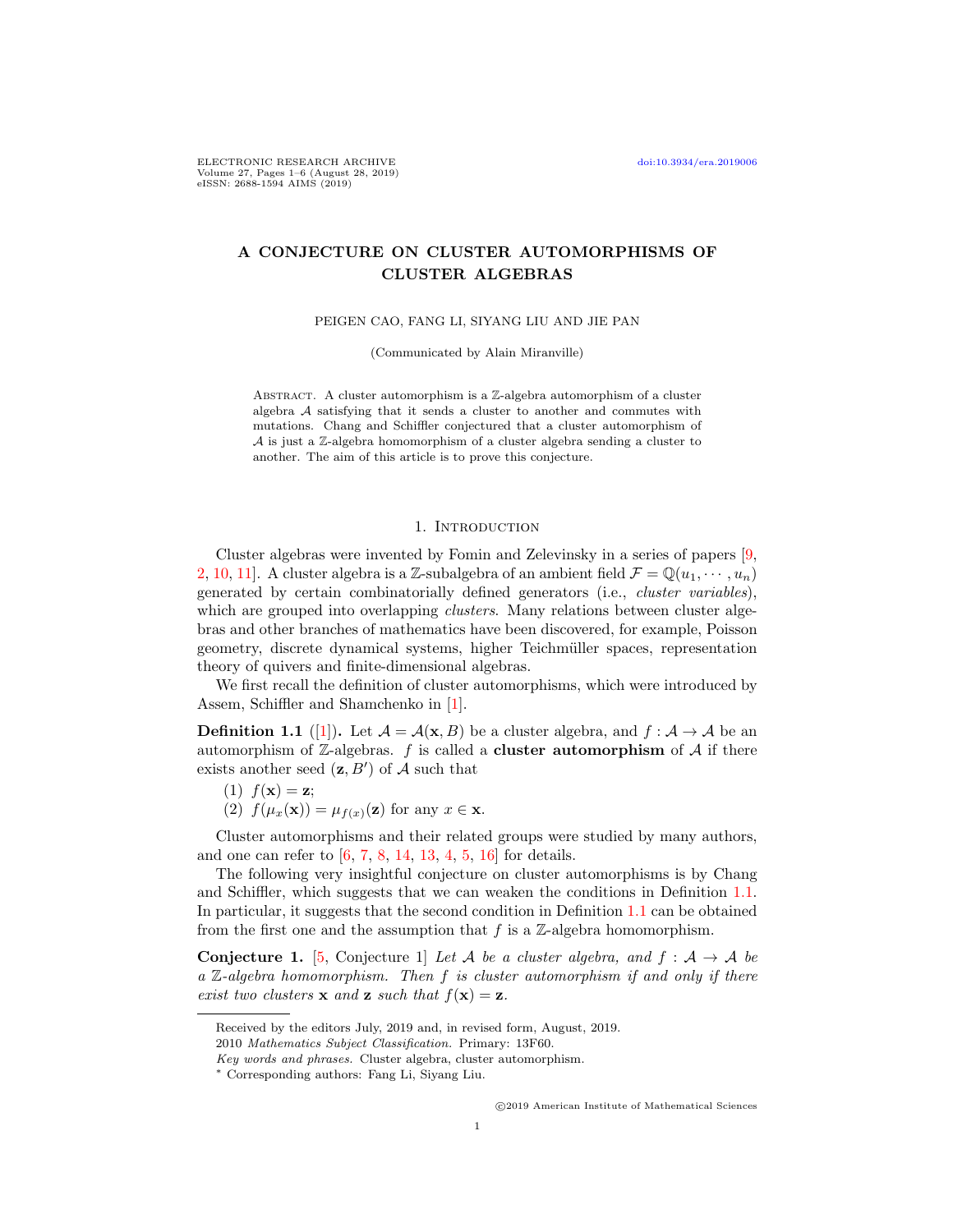The following is our main result, which affirms the Conjecture [1.](#page-0-1)

**Theorem [3.6](#page-4-0)** Let A be a cluster algebra, and  $f : A \rightarrow A$  be a Z-algebra homomorphism. Then f is a cluster automorphism if and only if there exist two clusters  $\mathbf x$  and  $\mathbf z$  such that  $f(\mathbf x) = \mathbf z$ .

#### 2. Preliminaries

In this section, we recall basic concepts and important properties of cluster algebras. In this paper, we focus on cluster algebras without coefficients (that is, with trivial coefficients). For a positive integer n, we will always denote by  $[1, n]$  the set  $\{1, 2, \ldots, n\}.$ 

Recall that  $B$  is said to be **skew-symmetrizable** if there exists an positive diagonal integer matrix D such that BD is skew-symmetric.

Fix an ambient field  $\mathcal{F} = \mathbb{Q}(u_1, u_2, \dots, u_n)$ . A labeled seed is a pair  $(\mathbf{x}, B)$ , where **x** is an *n*-tuple of free generators of F, and B is an  $n \times n$  skew-symmetrizable integer matrix. For  $k \in [1, n]$ , we can define another pair  $(\mathbf{x}', B') = \mu_k(\mathbf{x}, B)$ , where

(1)  $\mathbf{x}' = (x'_1, ..., x'_n)$  is given by

$$
x'_{k} = \frac{\prod_{i=1}^{n} x_{i}^{[b_{ik}]_{+}} + \prod_{i=1}^{n} x_{i}^{[-b_{ik}]_{+}}}{x_{k}}
$$

and  $x'_i = x_i$  for  $i \neq k$ ; (2)  $B' = \mu_k(B) = (b'_{ij})_{n \times n}$  is given by

$$
b'_{ij} = \begin{cases} -b_{ij}, & \text{if } i = k \text{ or } j = k; \\ b_{ij} + \text{sgn}(b_{ik})[b_{ik}b_{kj}]_+, & \text{otherwise.} \end{cases}
$$

where  $[x]_+ = \max\{x, 0\}$ . The new pair  $(\mathbf{x}', B') = \mu_k(\mathbf{x}, B)$  is called the **mutation** of  $(\mathbf{x}, B)$  at k. We also denote  $B' = \mu_k(B)$ .

It can be seen that  $(\mathbf{x}', B')$  is also a labeled seed and  $\mu_k$  is an involution.

Let  $(x, B)$  be a labeled seed. x is called a labeled cluster, elements in x are called cluster variables, and  $B$  is called an exchange matrix. The unlabeled seeds are obtained by identifying labeled seeds that differ from each other by simultaneous permutations of the components in x, and of the rows and columns of B. We will refer to unlabeled seeds and unlabeled clusters simply as seeds and clusters respectively, when there is no risk of confusion.

<span id="page-1-0"></span>**Lemma 2.1** ([\[2\]](#page-5-1)). Let B be an  $n \times n$  skew-symmetrizable matrix. Then  $\mu_k(B)$  =  $(J_k + E_k)B(J_k + F_k)$ , where

- (1)  $J_k$  denotes the diagonal  $n \times n$  matrix whose diagonal entries are all 1's, except for  $-1$  in the k-th position;
- (2)  $E_k$  is the  $n \times n$  matrix whose only nonzero entries are  $e_{ik} = [-b_{ik}]_{+}$ ;
- (3)  $F_k$  is the  $n \times n$  matrix whose only nonzero entries are  $f_{kj} = [b_{kj}]_+$ .
- **Definition 2.2** ([\[9,](#page-5-0) [11\]](#page-5-3)). (1) Two labeled seeds  $(x, B)$  and  $(x', B')$  are said to be **mutation equivalent** if  $(x', B')$  can be obtained from  $(x, B)$  by a sequence of mutations;
	- (2) Let  $T_n$  be an *n*-regular tree and valencies emitting from each vertex are labelled by  $1, 2, \ldots, n$ . A cluster pattern is an *n*-regular tree  $T_n$  such that for each vertex  $t \in T_n$ , there is a labeled seed  $\Sigma_t = (\mathbf{x}_t, B_t)$  and for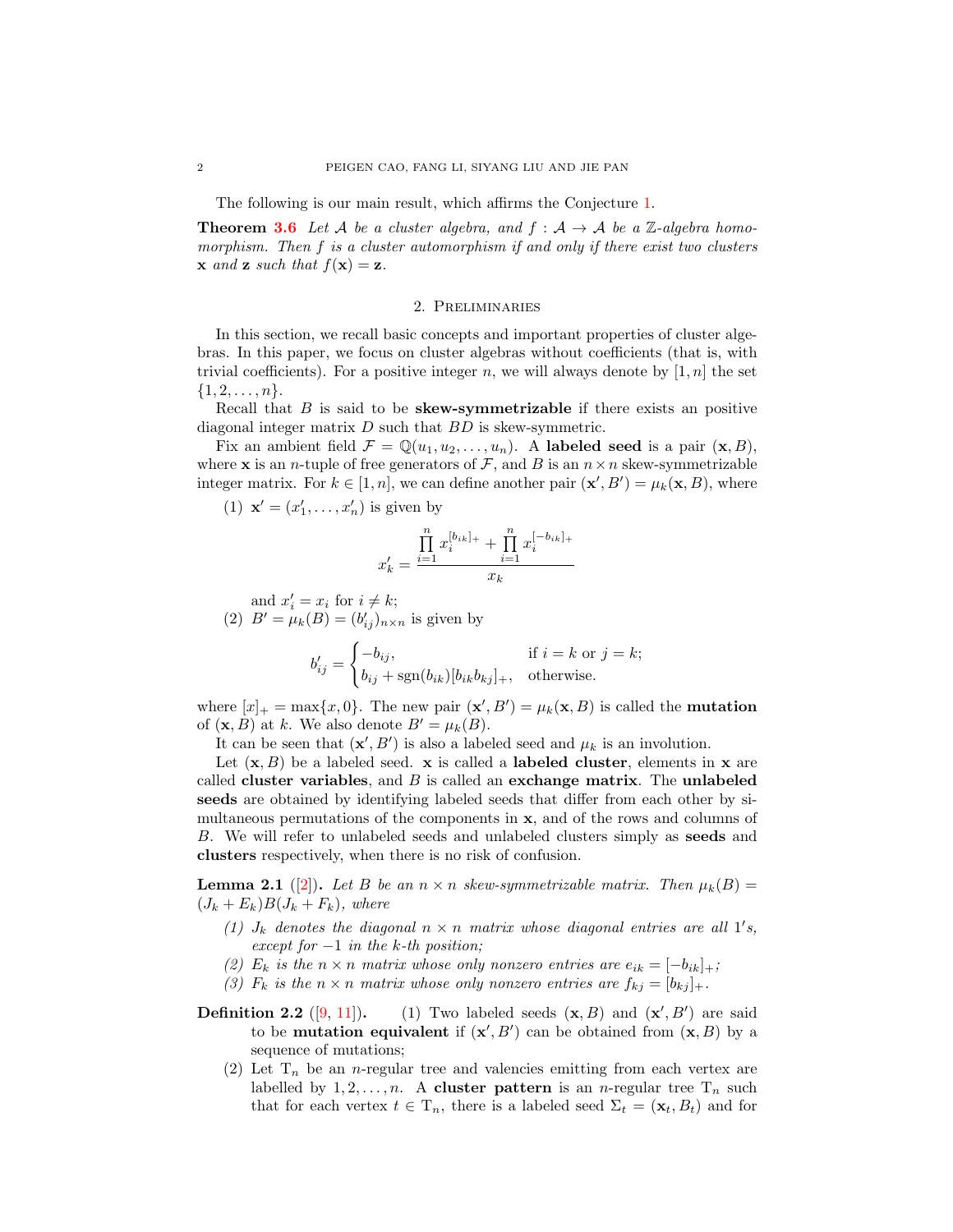each edge labelled by  $k$ , two labeled seeds in the endpoints are obtained from each other by seed mutation at  $k$ . We always write

$$
\mathbf{x}_t = (x_{1;t}, x_{2;t}, \dots, x_{n;t}), \quad B_t = (b_{ij}^t).
$$

The cluster algebra  $A = A(\mathbf{x}_{t_0}, B_{t_0})$  associated with the initial seed  $(\mathbf{x}_{t_0}, B_{t_0})$  is a Z-subalgebra of  $\mathcal F$  generated by cluster variables appeared in  $T_n(\mathbf x_{t_0}, B_{t_0})$ , where  $T_n(\mathbf{x}_{t_0}, B_{t_0})$  is the cluster pattern with  $(\mathbf{x}_{t_0}, B_{t_0})$  lying in the vertex  $t_0 \in T_n$ .

**Theorem 2.3** (Laurent phenomenon and positivity [\[11,](#page-5-3) [15,](#page-5-13) [12\]](#page-5-14)). Let  $A = A(\mathbf{x}_{t_0},$  $B_{t_0}$ ) be a cluster algebra. Then each cluster variable  $x_{i,t}$  is contained in

$$
\mathbb{Z}_{\geq 0}[x_{1;t_0}^{\pm 1}, x_{2;t_0}^{\pm 1}, \dots, x_{n;t_0}^{\pm 1}].
$$

### 3. The proof of main result

In this section, we will give our main result, which affirms the Conjecture [1.](#page-0-1)

<span id="page-2-0"></span>**Lemma 3.1.** Let  $0 \neq B$  be a skew-symmetrizable integer matrix. If B' is obtained from B by a sequence of mutations and  $B = aB'$  for some  $a \in \mathbb{Z}$ , then  $a = \pm 1$  and  $B = \pm B'$ .

*Proof.* Since  $B'$  is obtained from  $B$  by a sequence of mutations, there exist integer matrices E and F such that  $B' = EBF$ , by Lemma [2.1.](#page-1-0) If  $B = aB'$ , then we get  $B' = aE(B')F$ . Also, we can have

$$
B' = aE(B')F = a^2E^2(B')F^2 = \cdots = a^sE^s(B')F^s,
$$

where  $s \geq 0$ . By  $B \neq 0$ , we know  $a \neq 0$ . Thus  $\frac{1}{a^s}B' = E^s(B')F^s$  holds for any  $s \geq 0$ .

Assume by contradiction that  $a \neq \pm 1$ , then when s is large enough,  $\frac{1}{a^{s}}B'$  will not be an integer matrix. But  $E^s(B')F^s$  is always an integer matrix. This is a contradiction. So we must have  $a = \pm 1$  and thus  $B = \pm B'$ . .

A square matrix  $A$  is **decomposable** if there exists a permutation matrix  $P$ such that  $PAP<sup>T</sup>$  is a block-diagonal matrix, and **indecomposable** otherwise.

<span id="page-2-1"></span>**Lemma 3.2.** Let  $0 \neq B$  be an indecomposable skew-symmetrizable matrix. If B' is obtained from B by a sequence of mutations and  $B = B'A$  for some integer diagonal matrix  $A = diag(a_1, \dots, a_n)$ , then  $A = \pm I_n$  and  $B = \pm B'$ .

*Proof.* If there exists  $i_0$  such that  $a_{i_0} = 0$ , then the  $i_0$ -th column vector of B is zero, by  $B = B'A$ . This contradicts that B is indecomposable and  $B \neq 0$ . So each  $a_{i_0}$  is nonzero for  $i_0 = 1, \dots, n$ .

Let  $D = diag(d_1, \dots, d_n)$  be a skew-symmetrizer of B. By  $B = B'A$  and  $AD =$ DA, we know that

$$
BD = B'AD = (B'D)A.
$$

By the definition of mutation, we know that  $D$  is also a skew-symmetrizer of  $\mu_k(B)$ ,  $k = 1, \dots, n$ . Since B' is obtained from B by a sequence of mutations, we get that  $D$  is a skew-symmetrizer of  $B'$ . Namely, we have that both  $B'D$  and  $BD = (B'D)A$  are skew-symmetric. Since  $0 \neq B$  is indecomposable, we must have  $a_1 = \cdots = a_n$ . So  $A = aI_n$  for some  $a \in \mathbb{Z}$ , and  $B = aB'$ . Then by Lemma [3.1,](#page-2-0) we can get  $A = \pm I_n$  and  $B = \pm B'$ . . В последните при последните последните последните и се при последните последните последните последните после<br>В последните последните последните последните последните последните последните последните последните последнит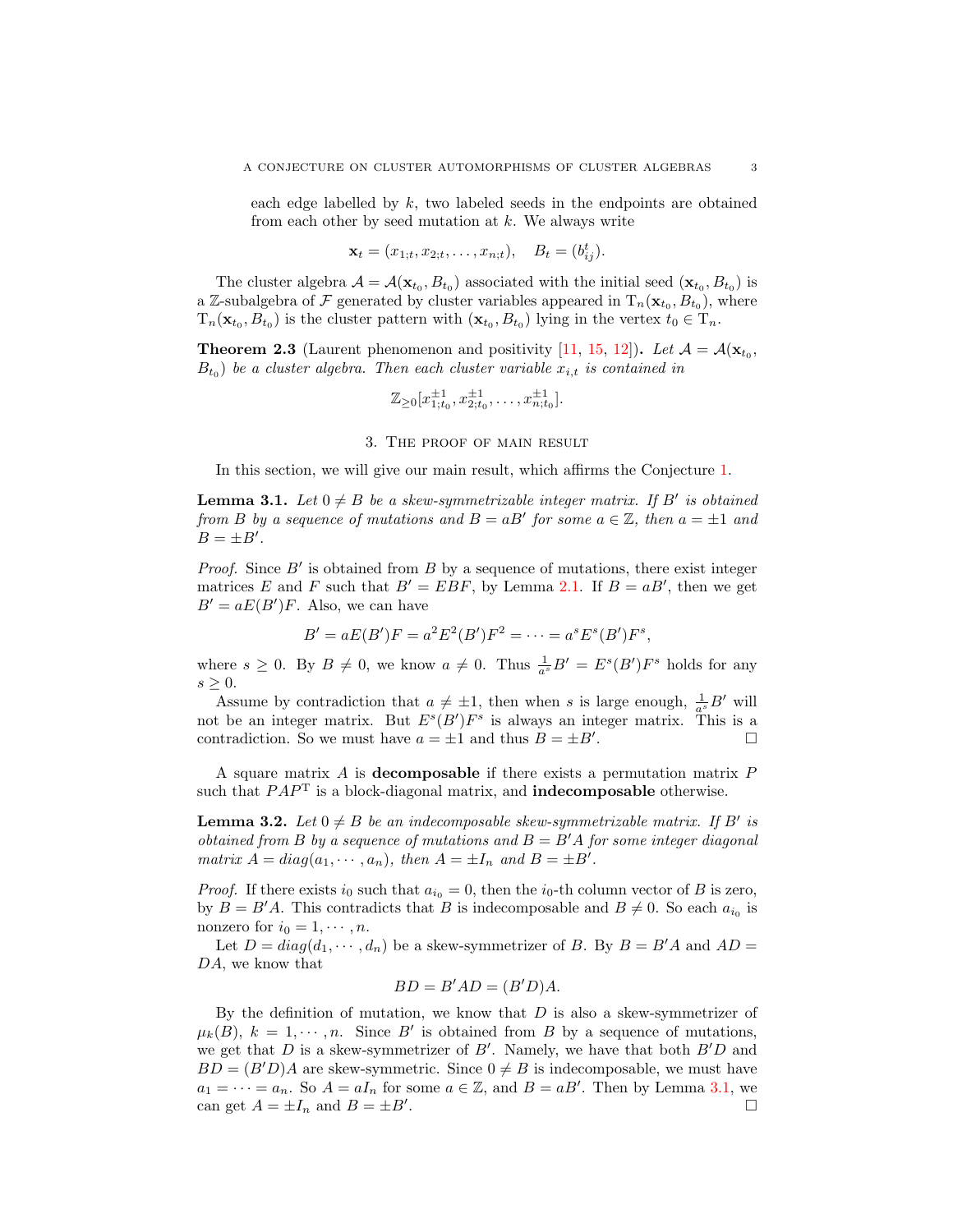<span id="page-3-0"></span>**Lemma 3.3.** Let  $B = diag(B_1, \dots, B_s)$ , where each  $B_i$  is a nonzero indecomposable skew-symmetrizable matrix of size  $n_i \times n_i$ . If B' is obtained from B by a sequence of mutations and  $B = B'A$  for some integer diagonal matrix  $A =$  $diag(a_1, \dots, a_n)$ , then  $a_j = \pm 1$  for  $j = 1, \dots, n$ .

*Proof.* By the definition of mutation, we know that B' has the form of  $B' =$  $diag(B'_1, \dots, B'_s)$ , where each  $B'_i$  is obtained from  $B_i$  by a sequence of mutations. We can write A as a block-diagonal matrix  $A = diag(A_1, \dots, A_s)$ , where  $A_i$  is a  $n_i \times n_i$  integer diagonal matrix. By  $B = B'A$ , we know that  $B_i = B'_i A_i$ . Then by Lemma [3.2,](#page-2-1) we have  $A_i = \pm I_{n_i}$  and  $B_i = \pm B'_i$  for  $i = 1, \dots, s$ . In particular, we get  $a_j = \pm 1$  for  $j = 1, \dots, n$ .

<span id="page-3-1"></span>**Lemma 3.4.** Let  $\mathcal{A} = \mathcal{A}(\mathbf{x}, B)$  be a cluster algebra, and  $f : \mathcal{A} \to \mathcal{A}$  be a  $\mathbb{Z}$ homomorphism of A. If there exists another seed  $(z, B')$  of A such that such that  $f(\mathbf{x}) = \mathbf{z}$ , then  $f(\mu_x(\mathbf{x})) = \mu_{f(x)}(\mathbf{z})$  for any  $x \in \mathbf{x}$ .

*Proof.* After permutating the rows and columns of  $B$ , it can be written as a blockdiagonal matrix as follows.

$$
B = diag(B_1, B_2, \cdots, B_s),
$$

where  $B_1$  is an  $n_1 \times n_1$  zero matrix and  $B_j$  is nonzero indecomposable skewsymmetrizable matrix of size  $n_j \times n_j$  for  $j = 2, \dots, s$ .

Without loss of generality, we assume that  $f(x_i) = z_i$  for  $1 \leq i \leq n$ .

Let  $x'_k$  and  $z'_k$  be the new obtained variables in  $\mu_k(\mathbf{x}, B)$  and  $\mu_k(\mathbf{z}, B')$ . So we have

$$
x_k x'_k = \prod_{i=1}^n x_i^{[b_{ik}]_+} + \prod_{i=1}^n x_i^{[-b_{ik}]_+}, \text{ and } z_k z'_k = \prod_{i=1}^n z_i^{[b'_{ik}]_+} + \prod_{i=1}^n z_i^{[-b'_{ik}]_+}.
$$

Thus

$$
f(x'_{k}) = f\left(\frac{\prod_{i=1}^{n} x_{i}^{[b_{ik}]_{+}} + \prod_{i=1}^{n} x_{i}^{[-b_{ik}]_{+}}}{x_{k}}\right)
$$
  

$$
= \frac{\prod_{i=1}^{n} z_{i}^{[b_{ik}]_{+}} + \prod_{i=1}^{n} z_{i}^{[-b_{ik}]_{+}}}{z_{k}}
$$
  

$$
= \frac{\prod_{i=1}^{n} z_{i}^{[b_{ik}]_{+}} + \prod_{i=1}^{n} z_{i}^{[-b_{ik}]_{+}}}{\prod_{i=1}^{n} z_{i}^{[b'_{ik}]_{+}} + \prod_{i=1}^{n} z_{i}^{[-b'_{ik}]_{+}}} z'_{k}.
$$

Note that the above expression is the expansion of  $f(x_k)$  with respect to the cluster  $\mu_k(\mathbf{z})$ . By

$$
f(x'_k) \in f(\mathcal{A}) = \mathcal{A} \subset \mathbb{Z}[z_1^{\pm 1}, \ldots, (z'_k)^{\pm 1}, \ldots, z_n^{\pm 1}],
$$

we can get

$$
\frac{\prod_{i=1}^{n} z_i^{[b_{ik}]_+} + \prod_{i=1}^{n} z_i^{[-b_{ik}]_+}}{\prod_{i=1}^{n} z_i^{[b'_{ik}]_+} + \prod_{i=1}^{n} z_i^{[-b'_{ik}]_+}} \in \mathbb{Z}[z_1^{\pm 1}, \cdots, z_{k-1}^{\pm 1}, z_{k+1}^{\pm 1}, \cdots, z_n^{\pm 1}].
$$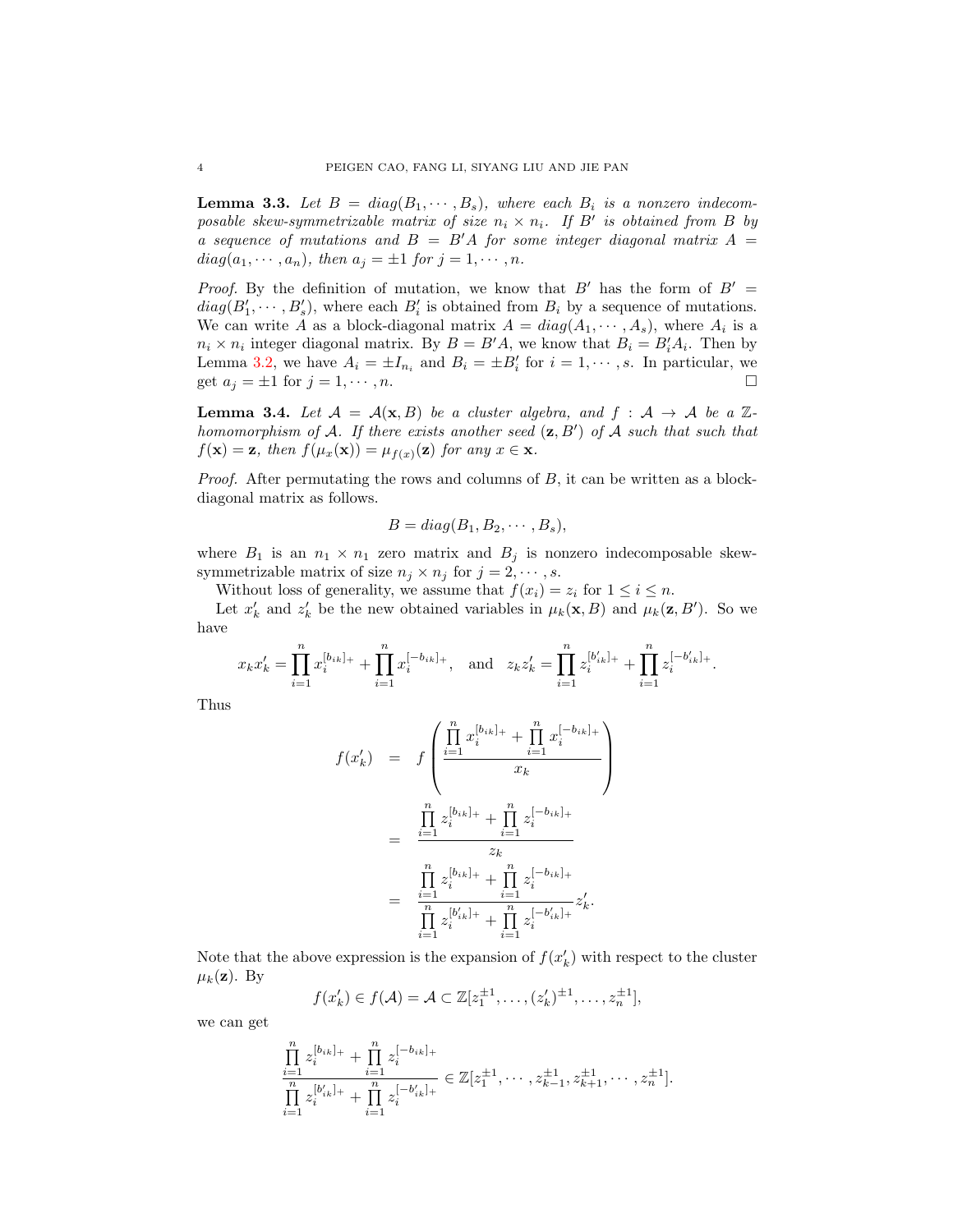Since both  $\prod_{n=1}^n$  $i=1$  $z_i^{[b_{ik}]_+} + \prod^n$  $i=1$  $z_i^{[-b_{ik}]_+}$  and  $\prod_{i=1}^n$  $i=1$  $z_i^{[b'_{ik}]_+} + \prod^n$  $i=1$  $z_i^{[-b'_{ik}]_+}$  is not divided by any  $z_i$ , we actually have

$$
\prod_{\substack{i=1 \ i=1}}^n z_i^{[b_{ik}]_+} + \prod_{i=1}^n z_i^{[-b_{ik}]_+} \newline \prod_{i=1}^n z_i^{[b'_{ik}]_+} + \prod_{i=1}^n z_i^{[-b'_{ik}]_+} \in \mathbb{Z}[z_1, \cdots, z_{k-1}, z_{k+1}, \cdots, z_n].
$$

So for each k, there exists an integer  $a_k \in \mathbb{Z}$  such that  $(b_{1k}, b_{2k}, \ldots, b_{nk})^T$  $=a_k(b'_{1k}, b'_{2k}, \ldots, b'_{nk})^{\mathrm{T}}$ . Namely, we have  $B=B'A$ , where  $A=diag(a_1, \cdots, a_n)$ . Note that  $B$  has the form of

$$
B = diag(B_1, B_2, \cdots, B_s),
$$

where  $B_1$  is an  $n_1 \times n_1$  zero matrix and  $B_j$  is a nonzero indecomposable skewsymmetrizable matrix of size  $n_j \times n_j$  for  $j = 2, \dots, s$ . Applying Lemma [3.3](#page-3-0) to the skew-symmetrizable matrix  $diag(B_2, \dots, B_s)$ , we can get  $a_j = \pm 1$  for  $n_1 + 1, \dots, n$ . Since the first  $n_1$  column vectors of both B and B' are zero vectors, we can just take  $a_1 = \cdots = a_{n_1} = 1$ . So for each k, we have  $a_k = \pm 1$  and

$$
(b_{1k}, b_{2k}, \dots, b_{nk})^{\mathrm{T}} = a_k (b'_{1k}, b'_{2k}, \dots, b'_{nk})^{\mathrm{T}} = \pm (b'_{1k}, b'_{2k}, \dots, b'_{nk})^{\mathrm{T}}.
$$

Hence,

$$
\frac{\prod_{i=1}^{n} z_i^{[b_{ik}]_+} + \prod_{i=1}^{n} z_i^{[-b_{ik}]_+}}{\prod_{i=1}^{n} z_i^{[b'_{ik}]_+} + \prod_{i=1}^{n} z_i^{[-b'_{ik}]_+}} = 1.
$$

Thus we get

$$
f(x'_k) = \frac{\prod\limits_{i=1}^{n} z_i^{[b_{ik}]_+} + \prod\limits_{i=1}^{n} z_i^{[-b_{ik}]_+}}{\prod\limits_{i=1}^{n} z_i^{[b'_{ik}]_+} + \prod\limits_{i=1}^{n} z_i^{[-b'_{ik}]_+}} z'_k = z'_k.
$$

So  $f(\mu_x(\mathbf{x})) = \mu_{f(x)}(\mathbf{z})$  for any  $x \in \mathbf{x}$ .

<span id="page-4-1"></span>**Lemma 3.5.** Let  $\mathcal{A} = \mathcal{A}(\mathbf{x}, B) \subseteq \mathcal{F}$  be a cluster algebra, and f be an automorphism of the ambient field F. If there exists another seed  $(\mathbf{z}, B')$  of A such that  $f(\mathbf{x}) = \mathbf{z}$ and  $f(\mu_x(\mathbf{x})) = \mu_{f(x)}(\mathbf{z})$  for any  $x \in \mathbf{x}$ . Then

(i) f is an automorphism of  $\mathcal{A}$ ;

(ii) f is a cluster automorphism of  $A$ .

*Proof.* (i) Since f is an automorphism of the ambient field  $\mathcal{F}$ , we know that f is injective.

Since  $f$  commutes with mutations, we know that  $f$  restricts to a surjection on  $\mathcal{X}$ , where  $\mathcal{X}$  is the set of cluster variables of  $\mathcal{A}$ . Because  $\mathcal{A}$  is generated by  $\mathcal{X}$ , we get that  $f$  restricts to an epimorphism of  $A$ .

Hence,  $f$  is an automorphism of  $A$ .

(ii) follows from (i) and the definition of cluster automorphisms.  $\Box$ 

<span id="page-4-0"></span>**Theorem 3.6.** Let A be a cluster algebra, and  $f : A \rightarrow A$  be a Z-algebra homomorphism. Then  $f$  is a cluster automorphism if and only if there exist two clusters  $\bf{x}$  and  $\bf{z}$  such that  $f(\bf{x}) = \bf{z}$ .

Proof. "Only if part": It follows from the definition of cluster automorphism.

"If part": It follows from Lemma [3.4](#page-3-1) and Lemma [3.5.](#page-4-1)